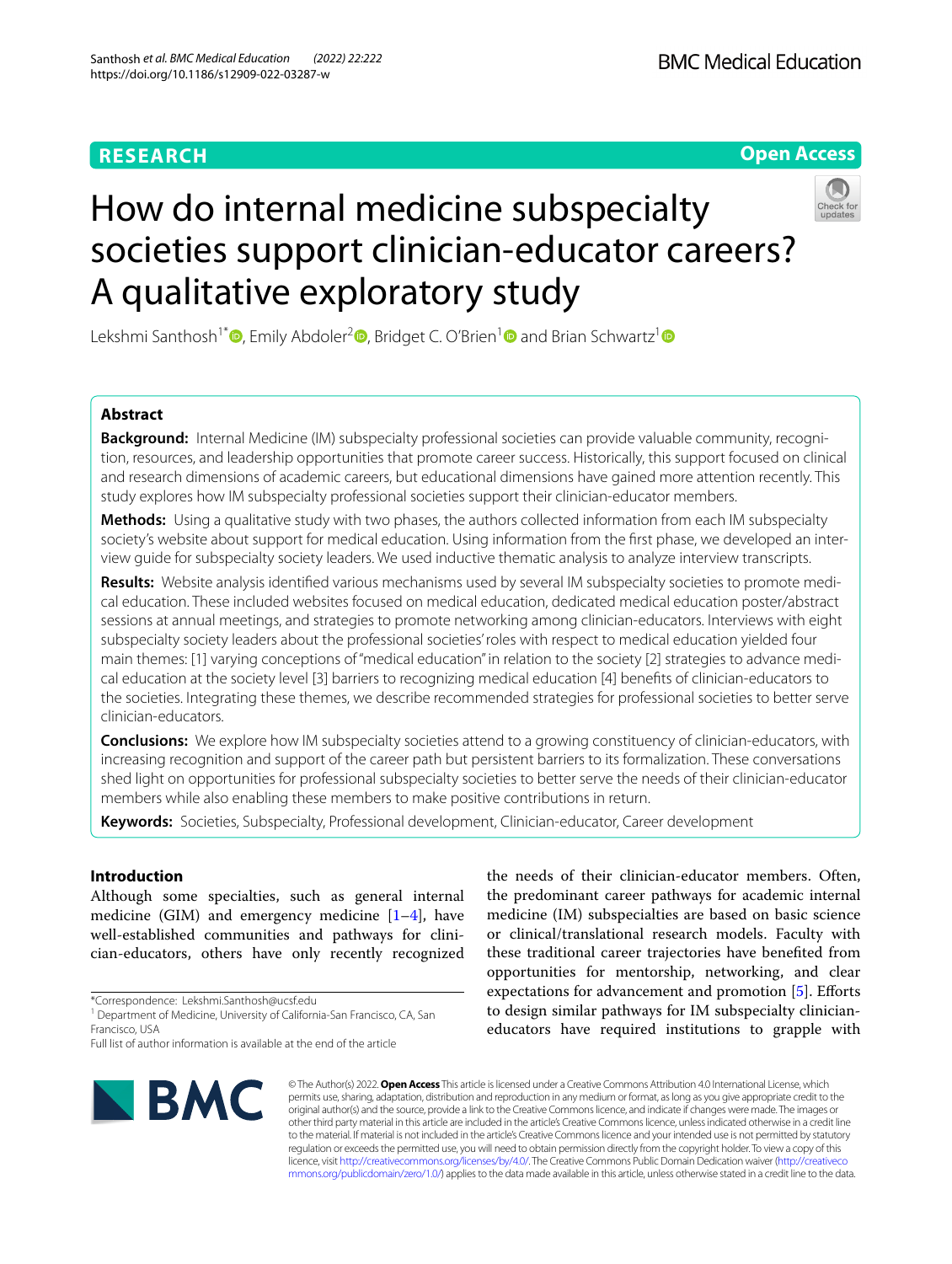adapting traditional research-based pathways for academic promotions to a model that recognizes the value of clinician-educators [\[4](#page-6-1), [6\]](#page-6-3). Clinician-educators may feel like "ugly ducklings," [\[7](#page-6-4)] marginalized within a culture of academic medicine that values research over teaching [[8\]](#page-7-0). Given that this is a relatively new career pathway for subspecialists, developing robust communities to support clinician-educator careers in the IM subspecialties is critical [[9](#page-7-1), [10\]](#page-7-2).

IM subspecialty societies may help fulfll this void by building community and providing opportunities for networking and leadership that foster career success. For example, the Society of General Internal Medicine has advocated for its clinician-educator members for decades, from creating guidelines for promotion and tenure for clinician-educators, to creating a dedicated journal for generalist medical education scholarship, to serving as a research hub to conduct large survey-based scholarship [\[11\]](#page-7-3). Similarly, several academic emergency medicine societies have established mentorship structures for clinician-educator members  $[12]$  $[12]$ . Efforts by IM subspecialty societies to create similar structures and programs likely would beneft their clinician-educators members, since their career pathway is less well-recognized and they may lack local mentorship and support [[13,](#page-7-5) [14](#page-7-6)].

Professional subspecialty societies legitimize career paths by serving as "gatekeepers" to critical career and leadership development opportunities for physicians [\[15](#page-7-7), [16\]](#page-7-8). These societies play crucial roles in defining communities of subspecialty physicians by holding annual conferences to inform members of emerging scholarship and clinical practice changes  $[17]$  $[17]$ . These conferences focus on very subspecialty-specifc medical knowledge and build specifc communities. Additionally, they often promote asynchronous forms of community-building such as listservs, online communities, and publications. Professional societies thus form natural communities to support their members and "serve to unite members through research and education"  $[18]$  $[18]$ . Their leadership and programming play key roles in dictating issues important to the subspecialty.

Traditionally, subspecialty societies have not featured medical education as a distinct discipline, and the exact numbers of clinician-educators in each subspecialty society is unknown. However, some have recently begun to recognize it. For example, the Infectious Disease Society of America (IDSA) progressed from frst having an abstract-submission category in medical education for its annual conference in 2015 to creating a dedicated IDSA Medical Education Workgroup in 2016 [[10](#page-7-2)]. Similarly, the American Thoracic Society now boasts a Section on Medical Education comprising over 1600 members and recently founded ATS Scholar, a dedicated journal for medical education research.

Given the variation among societies, we aimed to explore how IM professional subspecialty societies support clinician-educator members. In doing so, we sought to identify strategies for societies to more concretely support subspecialty clinician-educators for successful careers.

## **Materials and methods**

## **Study design**

We used a general inductive approach to explore IM subspecialty society support for clinician-educators. We used a two-phase qualitative research study to frst collect contextual information about support for education in each subspecialty society. The second phase involved interviews with subspecialty society leaders about the role of medical education in their societies.

### **Data collection – phase 1**

In the frst phase, we examined the websites of subspecialty societies for any information or activities regarding medical education. We focused on the eight largest IM subspecialty societies based on National Residency Match Program application data, since they represent the largest proportion of IM subspecialists: [ [19\]](#page-7-11) cardiology, endocrinology, gastroenterology, hematology, infectious diseases, nephrology, oncology, and pulmonary/critical care. For the purpose of this manuscript, societies/specialties are omitted to maintain anonymity. We used a structured template to systematically document whether societies had medical education websites, journals, conferences, and networking groups. We examined annual meeting agendas from 2018 to 2019 to see if there was programming (e.g. seminars, poster sessions, oral presentations, etc.) related to medical education. We updated this information to document updates in medical education oferings by evaluating both websites and meeting agendas in February 2022 so the most current information is available.

## **Data collection – phase 2**

The findings from phase 1 provided context for the second phase of our study, during which we conducted semi-structured interviews with subspecialty society presidents. Based on fndings from the frst phase and informed by concepts embedded in the career-focused mentoring framework for GIM clinician educators [\[20](#page-7-12)], we developed nine open-ended questions as prompts, shown in Table [1](#page-2-0). Questions focused on the society's mission, the society's forms of support for medical education, training for clinician-educators, medical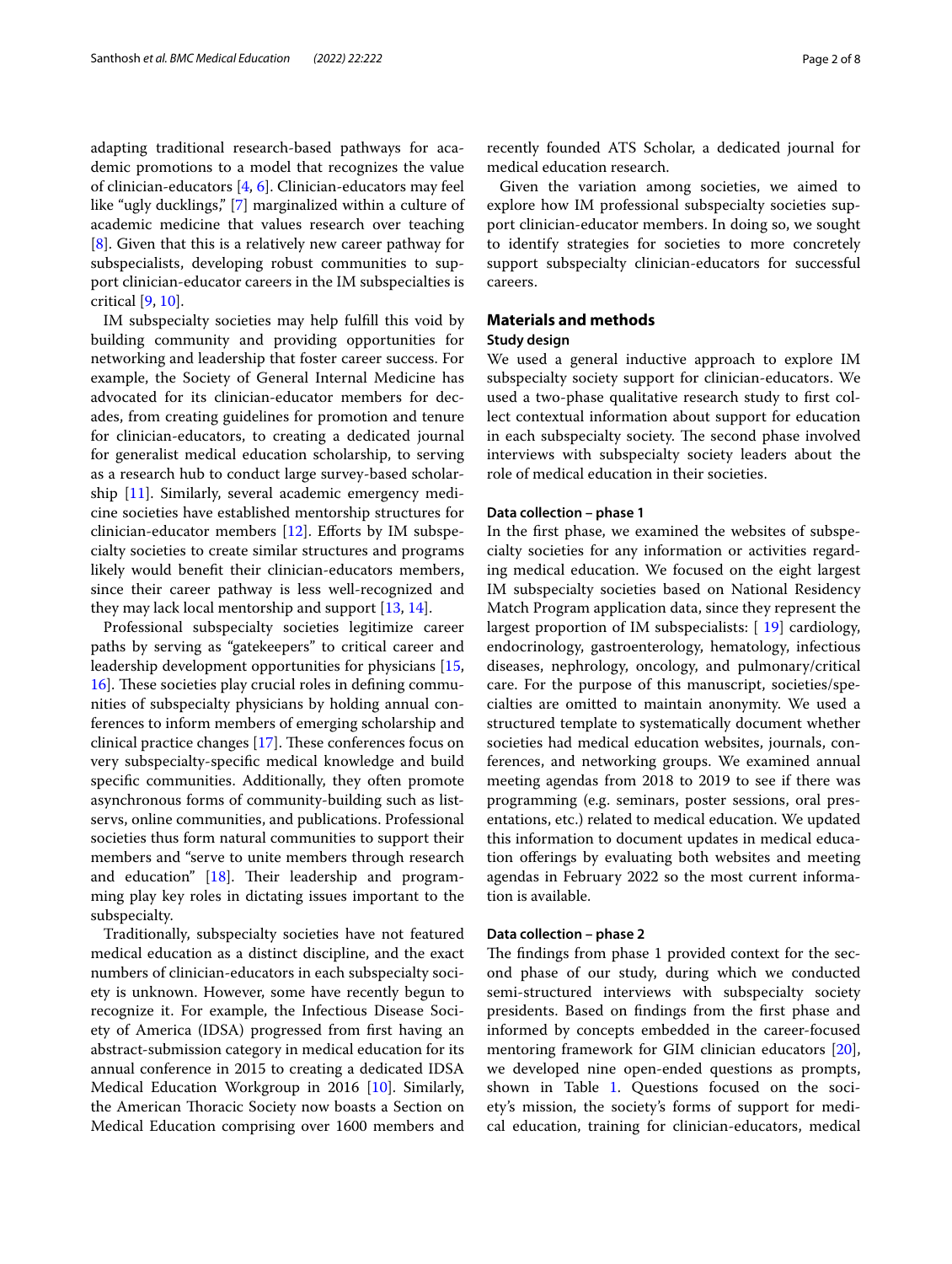## <span id="page-2-0"></span>**Table 1** Structured interview questions asked of each society's leader

2. What role does medical education play in the mission of your society?

3. Among the many career pathways of your constituents, is a career in medical education one that your society has recognized?

4. What does it mean to you to support medical educators?

5. What does your society do to help your members learn how to be better educators and /or teachers?

6. What specifc programming around medical education does your society have? For example, conferences, lectures at national meeting, journals, contests, etc.

7. Has supporting medical educators built a sub-community within your society? If so, please describe how.

8. Has supporting medical educators had an impact, positive or negative, on your society? If so, please describe the impact.

9. How do you feel your society's programming for medical education compares to other specialty societies? For example, conferences, lectures at national meeting, journals, contests, etc.

10. Are there other people you recommend I talk to about medical education in your society?

education-specifc programming, and the impact of medical education on the society.

## **Results**

## **Procedure**

One author (LS) contacted each subspecialty society's president to request interviews, obtained informed consent, and conducted and audio-recorded 40–60min semi-structured telephone interviews with all participants in 2018. This study was deemed exempt by the University of California-San Francisco Institutional Review Board.

## **Analytic approach**

Interviews were transcribed and checked for accuracy. We analyzed interview transcripts through an iterative, inductive process consistent with six step process of thematic analysis [[21,](#page-7-13) [22\]](#page-7-14). One investigator (LS) reviewed transcripts, generated initial codes, and shared the codebook with co-investigator EA. We met to refne codes and coding structure until achieving a fnal codebook and then independently applied the codes to all transcripts, searched for and documented potential themes in memos, reconciled coding discrepancies through discussion and re-adjudication, and grouped similar coded text together to review, defne, and name themes.

#### **Refexivity**

L.S., E.A., and B.S. are subspecialty clinician-educators. L.S. and E.A. are trained in qualitative research methods and B.O'B. brings expertise in qualitative research and professional development for educators. The authors' backgrounds as subspecialist clinician-educators infuenced their interpretation of the data and, as an outsider, B,O'B. offered a critical lens to these interpretations to enhance clarity and trustworthiness.

Our review of the websites of the eight largest IM sub-specialties is shown in Table [2](#page-3-0). Only one subspecialty (Pulmonary) had a dedicated medical education journal. Several societies had dedicated websites to medical education, specifc poster and abstract sessions, and well-established mechanisms to promote networking among clinician-educators, such as forming "Sections" or "Communities of Practice" to create smaller subcommunities within the larger society. Most societies employed at least two of these mechanisms to promote medical education.

From our interviews with society leaders about the professional society's role in medical education, we identifed four main themes: (1) varying conceptions of "medical education" (2) strategies to advance medical education (3) barriers to recognizing medical education (4) benefts of clinician-educators to the societies.

## **Varying conceptions of "medical education" in relation to the subspecialty society**

Subspecialty society leaders conceptualized "medical education" in a variety of ways. The majority viewed medical education as a method to help faculty create educational content for member learning, including content for annual educational conferences, journals, and continuing medical education.

Some leaders viewed medical education as a source of patient education materials or patient care-related documents, such as clinical practice guidelines, while others viewed the role of medical education as defning competencies for larger regulatory bodies.

*"Our education committee [works] in terms of defning curricula and defning regulatory standards in terms of our fellows." [Society Leader 6]*

<sup>1.</sup> What is your society's mission?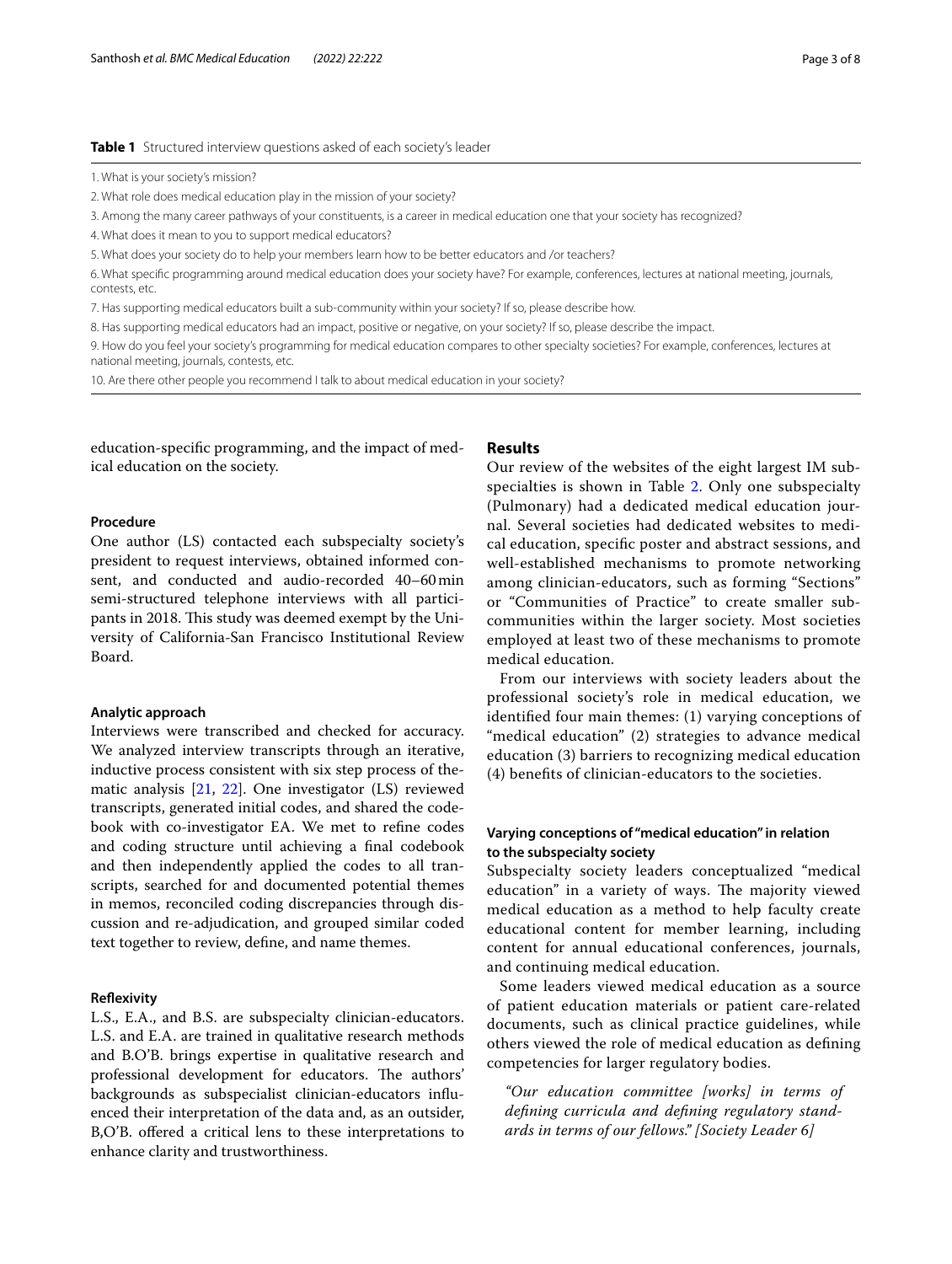| Page 4 of 8 |  |  |
|-------------|--|--|
|             |  |  |

| <b>Specialty</b>        | <b>Association</b> | <b>Dedicated Med Ed</b><br>Website | Med Ed<br>Journal | <b>Med Ed Conference</b>                                           | <b>Med Ed Networking</b>                                                         | Updates in 2022                                                                                                                                            |
|-------------------------|--------------------|------------------------------------|-------------------|--------------------------------------------------------------------|----------------------------------------------------------------------------------|------------------------------------------------------------------------------------------------------------------------------------------------------------|
| Cardiology              | <b>ACC</b>         | Yes                                | <b>No</b>         | No                                                                 | No                                                                               | New "Fellows in Training"<br>section on website w/<br>member networking but<br>not dedicated to medical<br>education                                       |
| Endocrinology           | AACE               | No                                 | <b>No</b>         | <b>No</b>                                                          | <b>No</b>                                                                        | New Fellows Training<br>Series - comprehensive<br>program to support PDs<br>and train fellows, but more<br>focused on ITE                                  |
| Infectious Disease IDSA |                    | $No - > Yes$ in 2022               | No.               | No - But dedicated<br>poster & abstract session                    | <b>IDSA Medical Education</b><br>Community of Practice<br>(MedEdCOP)             | <b>IDSA MedEdCOP includes</b><br>workgroups d with multi-<br>ple workgroups                                                                                |
| Gastroenterology AGA    |                    | Yes                                | <b>No</b>         | No - but in 2022 annual<br>MedEd plenary at<br>national conference | AGA Academy Com-<br>munity Group                                                 | AGA Academy of Educa-<br>tors website with more<br>robust offerings like grants                                                                            |
| Nephrology              | <b>ASN</b>         | Yes                                | No                | <b>No</b>                                                          | Yes - listserv                                                                   | ASN Website with more<br>robust modular online<br>curricula for remote<br>learning                                                                         |
| Oncology                | <b>ASCO</b>        | No                                 | No                | N <sub>o</sub>                                                     | New in 2022 - Educa-<br>tion Scholars program<br>focused on medical<br>education | In 2019 ASCO started<br>new Education Scholars<br>program for MedEd                                                                                        |
| Pulmonary               | <b>ATS</b>         | Yes                                | Yes               | No - But dedicated<br>seminars & posters                           | ATS Section on Medical<br>Education                                              | ATS Section on Medical<br>Education website now<br>with more grants, active<br>social media presence,<br>more awards                                       |
| Rheumatology            | <b>ACR</b>         | No->Yes in 2022                    | No                | No-->Yes in 2022, ACR<br><b>Education Exchange</b>                 | <b>No</b>                                                                        | New ACR Education<br>Exchange Conference<br>focusing on Fellows-<br>in-Training, Educators,<br>PDs, New Rheum2Learn<br>website with educational<br>modules |

<span id="page-3-0"></span>

|  |  |  | <b>Table 2</b> Professional subspecialty societies and programming for medical education 2018–19 and updates in 2022 |  |  |  |  |  |  |  |  |
|--|--|--|----------------------------------------------------------------------------------------------------------------------|--|--|--|--|--|--|--|--|
|--|--|--|----------------------------------------------------------------------------------------------------------------------|--|--|--|--|--|--|--|--|

Only two societies viewed medical education as a distinct discipline, with clinician-educators focusing on medical education as a career trajectory.

*"We've asked our members to self-identify constituency – clinical practice, clinical science, and basic science. We recognized that we have a lot of medical educators that don't quite ft [ …]' We're actually expanding the defnitions of our constituency to formally recognize people who have chosen medical education as a career." [Society Leader 8]*

## **Strategies to advance medical education at the subspecialty society level**

Subspecialty society leaders identifed multiple strategies that societies used to advance medical education, including forums for community-building, promoting educational scholarship, formal recognition for educators, faculty development programming, and educating society members via curricula such as continuing medical education (CME).

Some leaders identifed specifc networking events dedicated to educators:

*"Tere's a community who go to the … educators forum [...]. 'Do you have a good handoff tool, do you want to share it with me, what's your email?' The forum becomes a great place for networking. At this time, having it be a more informal community of practice for networking is the way to go. We do have a PD [program director] association. But this is for everyone." [Society Leader 8]*

Some societies conferred educators with formal recognition, including named awards for educators, dedicated pathways, educator representation on key committees, and grants for educational research.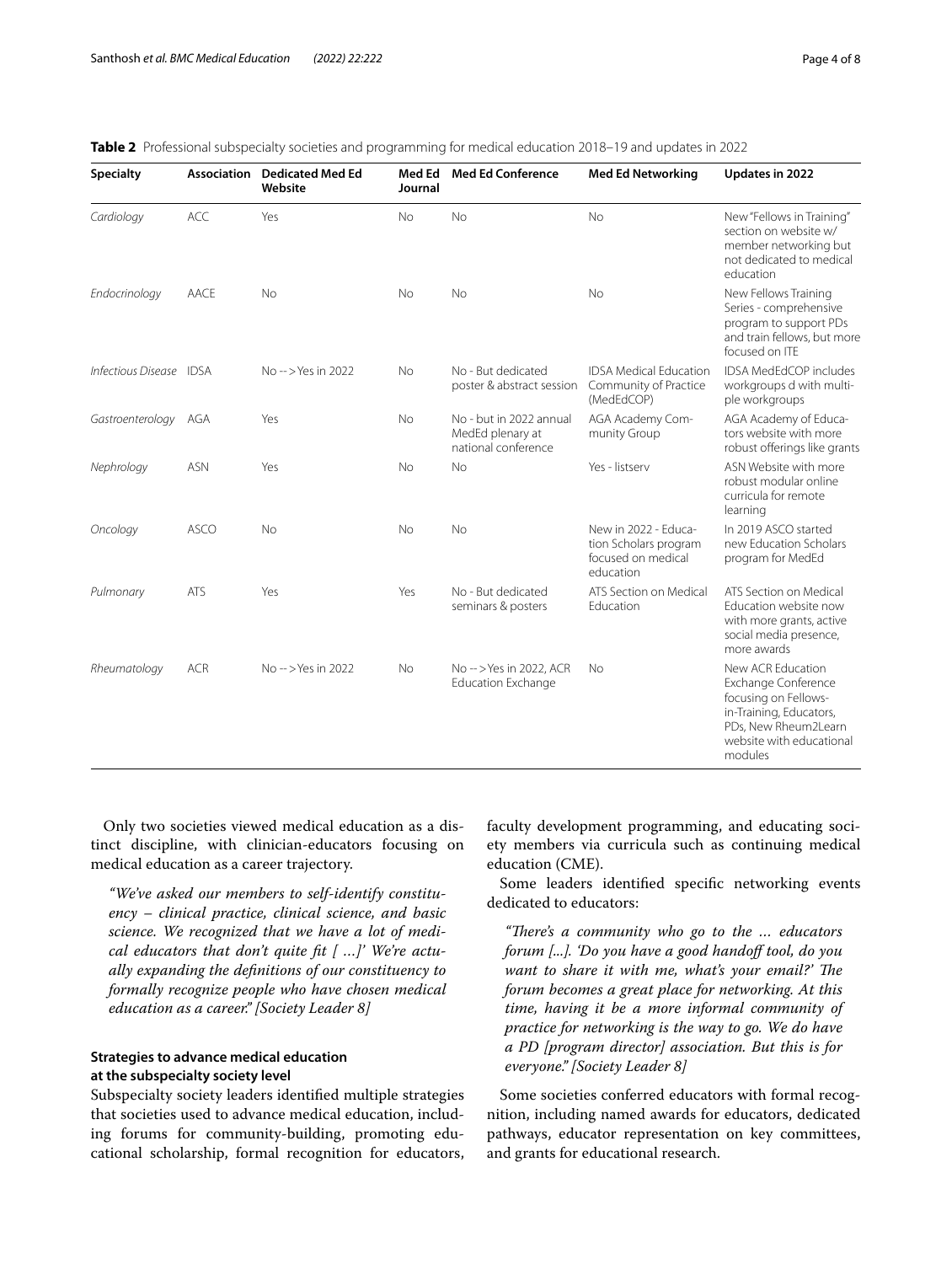One society had an annual award providing funding for education research and advanced educational training; some presidents noted that grants and awards helped legitimize the role of clinician-educators in the society.

*"[Tese awards] promote the professionalization of that track … it's raised the image or professionalism and visibility within the specialty … People who have received this award – [it's a] launching pad for the career – they become clerkship directors, associate deans, division chairs, it certainly helps raise visibility that way." [Society Leader 2]*

Many societies sponsored faculty development for educators, including embedding this content in programming directed towards program directors (PDs).

*"Defnitely at the training PD retreat, there are multiple sessions on specifc aspects of training, including fellow evaluation, development of unique tools for helping fellows learn." [Society Leader 3]*

Other societies housed this content within the annual society conference, open to all attendees.

*"We have special education sessions built into our education meeting. How do you do [fipped] classroom? How do you give feedback? How do you be the best teacher you can? We have a committee that works on curricula and webinars … How do you deal with a fellow in clinic? There are also ones on writing letters of recommendation and mentorship." [Society Leader 8]*

Some societies harnessed clinician-educators to provide curricula for the society, thus curating medical education content experts, who in turn help the society's membership at large.

*"… Another way of involving people interested in pursuing education and engaging them and their expertise in helping to develop a fellowship curriculum. We get them involved in test-writing or question-writing … We have [CME] … so we involve a lot of people in writing these questions." [Society Leader 7]*

## **Barriers to recognizing medical education**

Not all society leaders saw the need to recognize medical education as a specifc track; some viewed education as distinct from research or clinical care, or saw societies as not the best venues for this work.

For example, one society leader noted:

*"I don't think we have any kind of formal recognition [for careers in medical education]. We value leaders*  *in education. But we also value … clinicians. Recognize is a little bit of a charged term … I think the society may help understand and promote aspects just as if [education] were research … I can't say medical education seems to warrant, or I have not heard of, a need outside the Ed [ucation] committee or PD committee." [Society Leader 6]*

Another noted how education was separate from research:

*"At our national meeting,[education] is not a big part of the meeting because it's a scientifc meeting that draws 5000 abstracts and stuf like that." [Society Leader 7]*

Some society leaders recognized barriers that clinicianeducators uniquely face and, in some cases, mentioned how societies were trying to remedy the gap:

*"Education has been chronically underfunded in academic medicine. Tis award is one mechanism that provides funding for people [by providing protected salary support and professional development funds for a clinician-educator]." [Society Leader 2]*

## **Benefts of clinician‑educators to subspecialty societies**

Society leaders recognized how clinician-educators benefted societies, including by building a community of clinician-educators, recruiting future trainees, promoting enthusiasm for the specialty, creating educational content for the society, and educating society members.

Society leaders appreciated formal and informal networking opportunities for educators who were *"largely volunteers who come together to learn how to teach and to support each other.*" [Society Leader 4] Educators were thus able to connect and collaborate on scholarly projects or curriculum development, thus reaping further benefts for the society.

They also recruited future workforce to the field, through programs focusing on pre-college and pre-medical students who would be *"exposed to excellent role models.*" [Society Leader 3] Educators efectively promoted energy and enthusiasm in the specialty, through activities such as *"knowledge bowls, where teams compete."* [Society Leader 2].

Society leaders appreciated *"new educational tools"* such as self-assessment tools and self-directed learning curricula developed by faculty that were *"nothing short of outstanding. It generates a lot of excitement."* [Society Leader 3].

Many society leaders engaged clinician-educators for activities such as Board review [Society 3] and selfassessment courses [Society 7]. Other societies used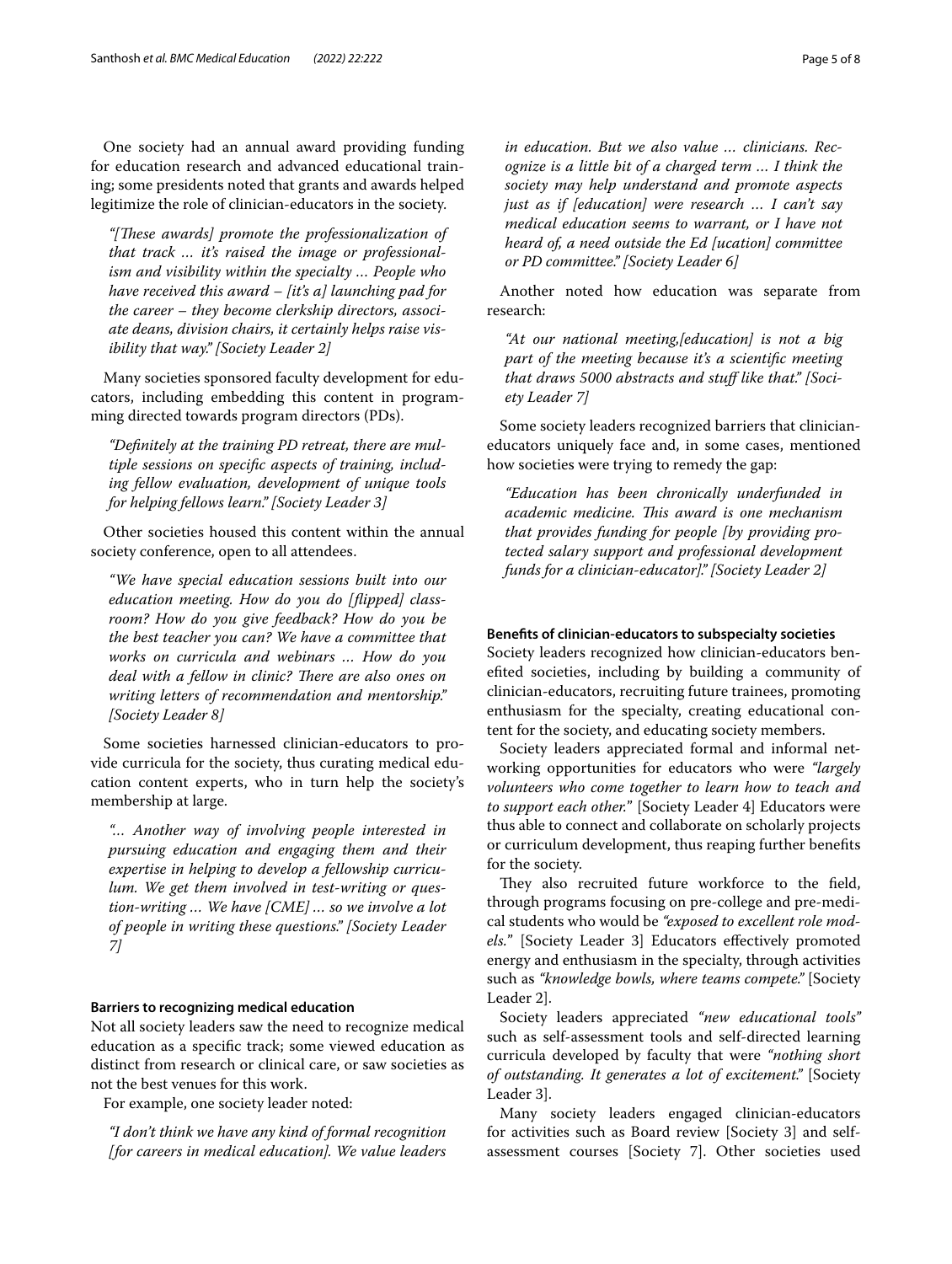## **Discussion**

In this study, we examined the medical education-related content, programming, and infrastructure provided by subspecialty societies, and interviewed society leaders to explore how societies support their clinician-educator members. Based on these fndings, we recommend strategies for improving the integration of medical education and support of clinician-educators within IM subspecialty societies. Both an understanding of the ways societies are currently supporting clinician educators and recognition of the barriers clinician educators face should guide development of appropriate clinician educator-focused initiatives within IM subspecialty societies.

Society leaders conceptualized "medical education" in diferent ways, with views ranging from medical education as a distinct discipline and career path to viewing it as a regulatory requirement. Despite barriers to society leaders recognizing medical education, they acknowledged ways that clinician-educators benefted their societies, thereby legitimizing their roles. Rarely, some society leaders felt.

### **Aligning leadership perceptions with society eforts**

Our review of societies' websites revealed that occasionally leadership's perception of medical education did not necessarily align with the society's medical education programming. For example, some society websites reported well-developed medical education communities and international conference offerings, yet presidents were not aware of these activities. This disconnect between leadership and society activities refects leaders being unaware of the full extent of a society's eforts which can be due to many unknown reasons. However, it could also indicate a society's larger lack of recognition of clinician-educators, further hindering their career development. Often, society leaders seemed to lack full understanding of the concept of a clinician-educator career, in stark contrast to the leaders' easy recognition of more traditional basic science or clinical-research pathways.

Literature both within and outside of healthcare [\[23](#page-7-15), [24\]](#page-7-16) has linked leadership support of activities to wellbeing and productivity; this is particularly important as leaders recognize diverse career pathways of their constituents, especially newer and developing pathways. However, leadership support and resources may not necessarily correlate to the experiences of clinician educators, especially if they are actively engaging in a sub-community of educators regardless of leadership awareness of these activities. If leaders better understood what clinician-educators do, then they could help understand the support structures needed to advance in their careers.

## **Conceptualizing "clinician‑educators": faculty development as a virtuous cycle**

Despite barriers faced by clinician-educators, societies can offer valuable support to help clinician-educators thrive by supporting career development. Since clinicianeducators may face challenges attaining recognition at their local institutions, professional subspecialty societies can legitimize clinician-educator career pathways and assist with local recognition. Some societies were quite successful in developing and taking advantage of a community of educators by providing a safe space for educators, encouraging development of educational content, and promoting faculty development – both of clinicianeducators and by clinician-educators. For example, we found that the leaders of Society 2 and Society 8 understood the unique professional identity of clinician-educators, and those societies also had more dedicated medical education programming at annual conferences.

Some society leaders realized that supporting a community of clinician-educators could be a mutually benefcial symbiotic relationship. Educators would not only develop educational content to educate the society's larger community, but also create a community of educators leading to a "virtuous cycle" of further educational and scholarly opportunities. Additionally, promoting networks within societies can enable clinician-educators to build relationships external to their institutions, which can assist in obtaining letters of support for the advancement and promotions process, as additive benefts to the faculty members.

## **Strategies for subspecialty societies to support clinician‑educator careers**

We found that subspecialty societies with programming for clinician-educators mirrored many of the strategies outlined by structured career mentoring programs in GIM. Specifcally, GIM career mentoring programs noted that successful mentorship led to improved career management self-efficacy, mentoring and job satisfaction and scholarship [\[4](#page-6-1)]. Subspecialty societies that had more programming for clinician-educators also employed strategies focused on mentoring, including formal networking structures, improved self-efficacy and well-being by encouraging community-building, and promoting educational scholarship through grants, posters, and oral presentations.

Based on our structured interviews, Table [3](#page-6-5) showcases four strategies that societies can employ to support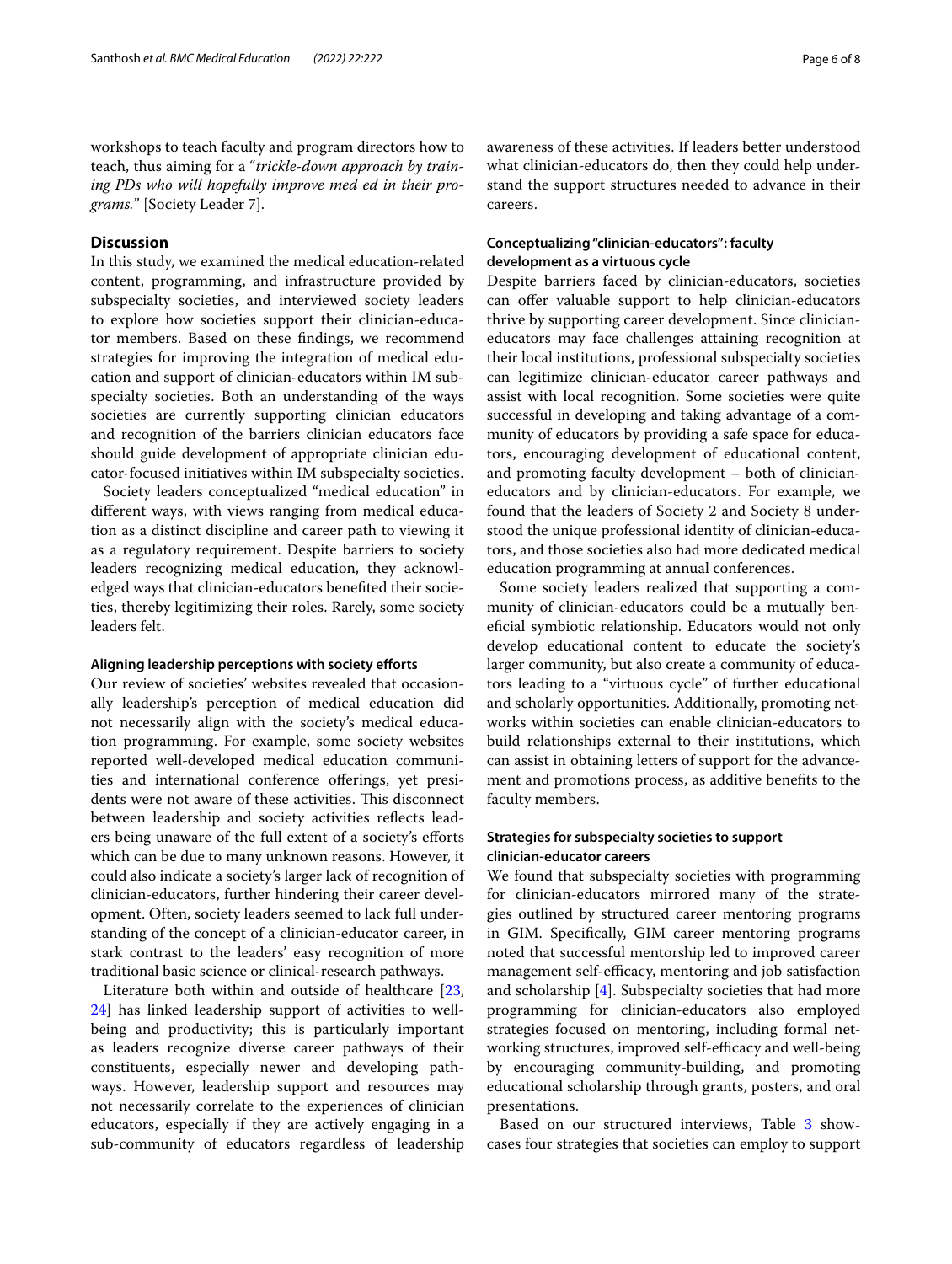<span id="page-6-5"></span>

|  |  |  |  |  | Table 3 Recommended strategies for supporting medical education at the professional society level |  |
|--|--|--|--|--|---------------------------------------------------------------------------------------------------|--|
|--|--|--|--|--|---------------------------------------------------------------------------------------------------|--|

| <b>Community Building</b>                                                         | <b>Education Research</b>                                                                                 | <b>Recognition and Prestige</b>                                                                        | <b>Faculty Development</b>                                                        |
|-----------------------------------------------------------------------------------|-----------------------------------------------------------------------------------------------------------|--------------------------------------------------------------------------------------------------------|-----------------------------------------------------------------------------------|
| Online listservs<br>Discussion forums<br>Networking events<br>Mentorship programs | Dedicated Symposia<br>Dedicated Abstract Category<br>Dedicated Journal/Issue<br><b>Educational Grants</b> | <b>Mission Statement</b><br>Named Awards<br>Dedicated Pathway/Track<br>Integration with Larger Society | Teaching Workshops<br>Certificate Programs<br>Curriculum Development by Educators |

clinician-educators: community-building events, faculty development and curricular content for member learning, support for educational research, and recognition and prestige for educators. Some societies had multiple of these components, while others had few of these components.

## **Limitations**

We interviewed subspecialty society leaders during one academic year (2019), which may not refect current subspecialty society oferings. Presidential terms can be brief and society's culture and support for educators may shift as leadership changes. We interviewed society presidents who, admittedly may not be aware of all medical education oferings. Nonetheless, we believe their perspectives provide a barometer of how societies perceive their clinician-educators. This work focuses on international subspecialty societies, though the majority of members are U.S. participants. While this may be a limitation of our work, to our knowledge, there is no literature on the role of IM subspecialty societies in other nations. Further research should explore perspectives of clinician-educators embedded in various U.S. and international societies and discuss how they experience formal and informal support structures both within and outside their professional communities.

## **Conclusions**

Our fndings explore how IM subspecialty societies attend to a growing constituency of clinician-educators. These conversations shed light on opportunities for subspecialty societies to better serve clinician-educators, while enabling them to contribute to their societies. Clinician-educators can symbiotically contribute to a virtuous cycle that can beneft societies and educators' own career development.

#### **Acknowledgments**

The authors wish to thank all participating society presidents for the time they spent during the structured interviews.

#### **Authors' contributions**

L.S. and B.S. conceived of the study idea, L.S. and E.A. analyzed all data, L.S., B.O.B., E.A., B.S. all wrote and edited multiple versions of the manuscript.

#### **Funding**

No funding for this project to declare.

### **Availability of data and materials**

There were no proprietary data/materials used for this study. Data sharing: The corresponding author Dr. Santhosh can be contacted if further raw data are required.

#### **Declarations**

#### **Ethics approval and consent to participate**

All methods were performed in accordance with the relevant guidelines and regulations as discussed in the Declaration of Helsinki. The study was deemed exempt by the University of California-San Francisco Institutional Review Board. All participants gave explicit verbal consent to participate. The procedure for verbal consent was reviewed and approved the the ethics committee/IRB. Consent was documented by asking explicitly at the beginning of the interview for verbal consent after reading a preamble about the study and asking permission for explicit verbal consent, including consent for recording and dissemination of research fndings.

### **Consent for publication**

Not applicable.

#### **Competing interests**

No competing interests.

#### **Author details**

<sup>1</sup> Department of Medicine, University of California-San Francisco, CA, San Francisco, USA. <sup>2</sup> Department of Medicine, University of Michigan, Ann Arbor, MI, USA.

Received: 30 March 2021 Accepted: 24 March 2022 Published online: 31 March 2022

#### **References**

- <span id="page-6-0"></span>1. Greer DS. Faculty rewards for the generalist clinician—teacher. J Gen Intern Med. 1990;5(1):S53–8.
- 2. Beasley BW, Wright SM, Cofrancesco J, et al. Promotion criteria for clinician-educators in the United States and Canada: a survey of promotion committee chairpersons. JAMA. 1997;278(9):723–8.
- 3. Woods RA, Artz JD, Carrière B, et al. CAEP 2016 academic symposium on education scholarship: training our future clinician educators in emergency medicine. CJEM. 2017;19(S1):S1–8. [https://doi.org/10.1017/cem.](https://doi.org/10.1017/cem.2017.41) [2017.41.](https://doi.org/10.1017/cem.2017.41)
- <span id="page-6-1"></span>4. Kirsch JD, Duran A, Kaizer AM, Buum HT, Robiner WN, Weber-Main AM. Career-focused mentoring for early-career clinician educators in academic general internal medicine. Am J Med. 2018;131(11):1387–94. <https://doi.org/10.1016/j.amjmed.2018.07.028>.
- <span id="page-6-2"></span>5. CAEP. 2016 academic symposium on education scholarship: training our future clinician educators in emergency medicine. CJEM. 2017;19(S1):S1– 8. [https://doi.org/10.1017/cem.2017.41.](https://doi.org/10.1017/cem.2017.41)
- <span id="page-6-3"></span>6. Separate and equitable promotion tracks for clinician-Educators. JAMA. 2005;294(9):1101–4. <https://doi.org/10.1001/jama.294.9.1101>.
- <span id="page-6-4"></span>7. Sabel E, Archer J, Early Careers Working Group at the Academy of Medical Educators. "Medical education is the ugly duckling of the medical world" and other challenges to medical educators' identity construction: a qualitative study. Acad Med. 2014;89(11):1474–80.